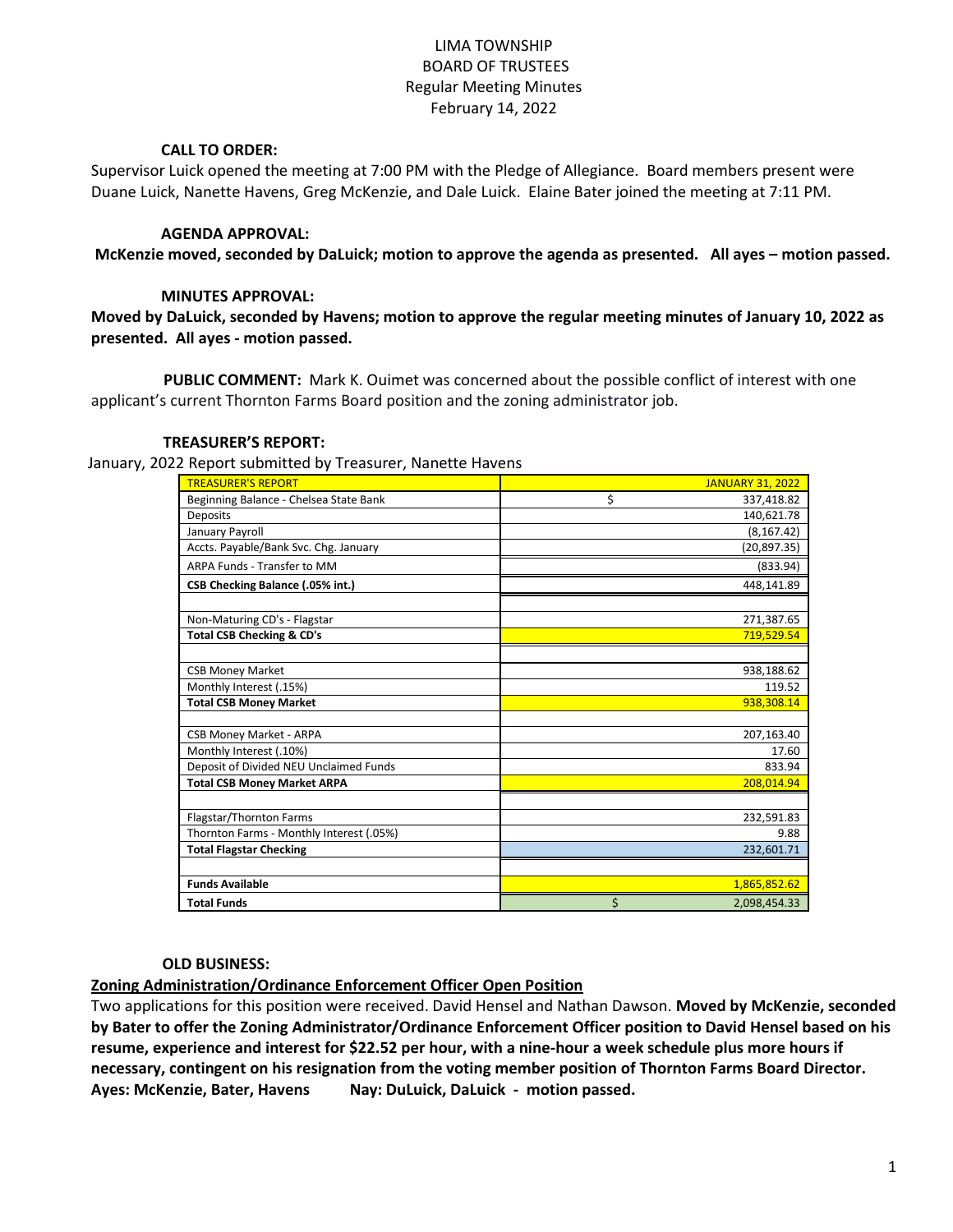# **Custodial Cleaning – Request for Proposals (for Office and Hall)**

Three bids were received**. Moved by Bater, seconded by Havens to award Tanya Strong the Custodial Cleaning Agreement for the Office and Hall as the lowest, capable bidder based on her bid proposal. All ayes – motion passed.**

### **NEW BUSINESS:**

#### **Eligibility for Status as a Charter Township – Default Resolution #2022-02 Opposing Incorporation RESOLUTION #2022-02**

**WHEREAS**, the Township Clerk has been notified by the Michigan Secretary of State that Lima Township has a population of 2,000 or more inhabitants, excluding the population of any incorporated village, and notice of that notification was duly published in the Suntimes News, a newspaper of general circulation in the Township, as required by law,

**WHEREAS**, under the provisions of MCL 42.3a, the Township is eligible to be incorporated as a charter Township by resolution of the Township Board

**WHEREAS,** after notification is received by the clerk, the Township board may adopt, by a majority vote, a resolution opposed to incorporation, and

**WHEREAS,** the Township Board does not desire to incorporate as a charter township

**NOW, THEREFORE IT IS HEREBY RESOLVED** that the Lima Township Board does declare its intent to not Incorporate as a charter Township.

Resolution offered by Greg McKenzie and seconded by Dale Luick, to adopt the foregoing resolution.

Upon roll call vote, the following voted "Yes": Upon roll call vote, the following voted "No": McKenzie None Bater DuLuick Havens DaLuick

**The supervisor declared the motion carried and the resolution duly adopted.**

#### **Rental of Township Hall**

**Moved by McKenzie, seconded by DaLuick to allow the Chelsea Area Players to use the Township Hall for up to ten dates as requested, providing that a liability insurance certificate is received by the Township showing the Township as additional insured and will pay for any additional cleaning required.**

**All ayes – motion passed.**

**New Toshiba Copier Six-year Lease Agreement Ending with \$1 Buy-out to Own - \$150/month Moved by DaLuick, seconded by McKenzie to lease a Toshiba 2550 for 63 months for \$150 a month which includes a maintenance agreement with \$1.00 purchase to own at the end of the agreement.**

**All ayes – motion passed.**

#### **CONSENT AGENDA:**

**DaLuick moved/seconded by Havens to approve the February 14, 2022 consent agenda – Accounts Payable totaling \$16,892.23 and Payroll for \$7,935.50. All ayes - motion passed**

| FEBRUARY 14, 2022 - ACCOUNTS PAYABLE |                                                  | Amount   |
|--------------------------------------|--------------------------------------------------|----------|
| <b>ABRASIVE FINISHING</b>            | RECYC.BIN SNO REMOV 1/2/22                       | 25.00    |
| ABRASIVE FINISHING                   | RECYC.BIN SNO REMOV 1/24/22                      | 25.00    |
| <b>ABRASIVE FINISHING</b>            | RECYC.BIN SNO REMOV 1/25/22                      | 25.00    |
| <b>ABRASIVE FINISHING</b>            | RECYC.BIN SNO REMOV 1/30/22                      | 25.00    |
| <b>ABRASIVE FINISHING</b>            | RECYC.BIN SNO REMOV 2/3/22                       | 25.00    |
| <b>B S &amp; A SOFTWARE</b>          | ANNUAL SEV/SUPPORT CONTR. FEB. 2022 TO FEB. 2023 | 1,668.00 |
| CARLISLE/WORTMAN ASSOC., INC.        | CHELSEA GRAIN PERIOD ENDING 12/31/21             | 255.00   |
| CARLISLE/WORTMAN ASSOC., INC.        | COBBLESTONE PERIOD ENDING 12/31/21               | 135.00   |
| CARLISLE/WORTMAN ASSOC., INC.        | GENERAL CONSULTING PERIOD ENDING 12/31/21        | 645.00   |
| CARLISLE/WORTMAN ASSOC., INC.        | TEXAS TRUCK PERIOD ENDING 12/31/21               | 570.00   |
| CARLISLE/WORTMAN ASSOC., INC.        | WOLF PERIOD ENDING 12/31/21                      | 135.00   |
| CARLISLE/WORTMAN ASSOC., INC.        | COBBLESTONE PERIOD ENDING 1/31/2022              | 45.00    |
| CARLISLE/WORTMAN ASSOC., INC.        | GENERAL CONSULTING PERIOD ENDING 1/31/2022       | 585.00   |
| CARLISLE/WORTMAN ASSOC., INC.        | TEXAS TRUCK PERIOD ENDING 1/31/2022              | 540.00   |
| CARLISLE/WORTMAN ASSOC., INC.        | WOLF REZONE PERIOD ENDING 1/31/2022              | 225.00   |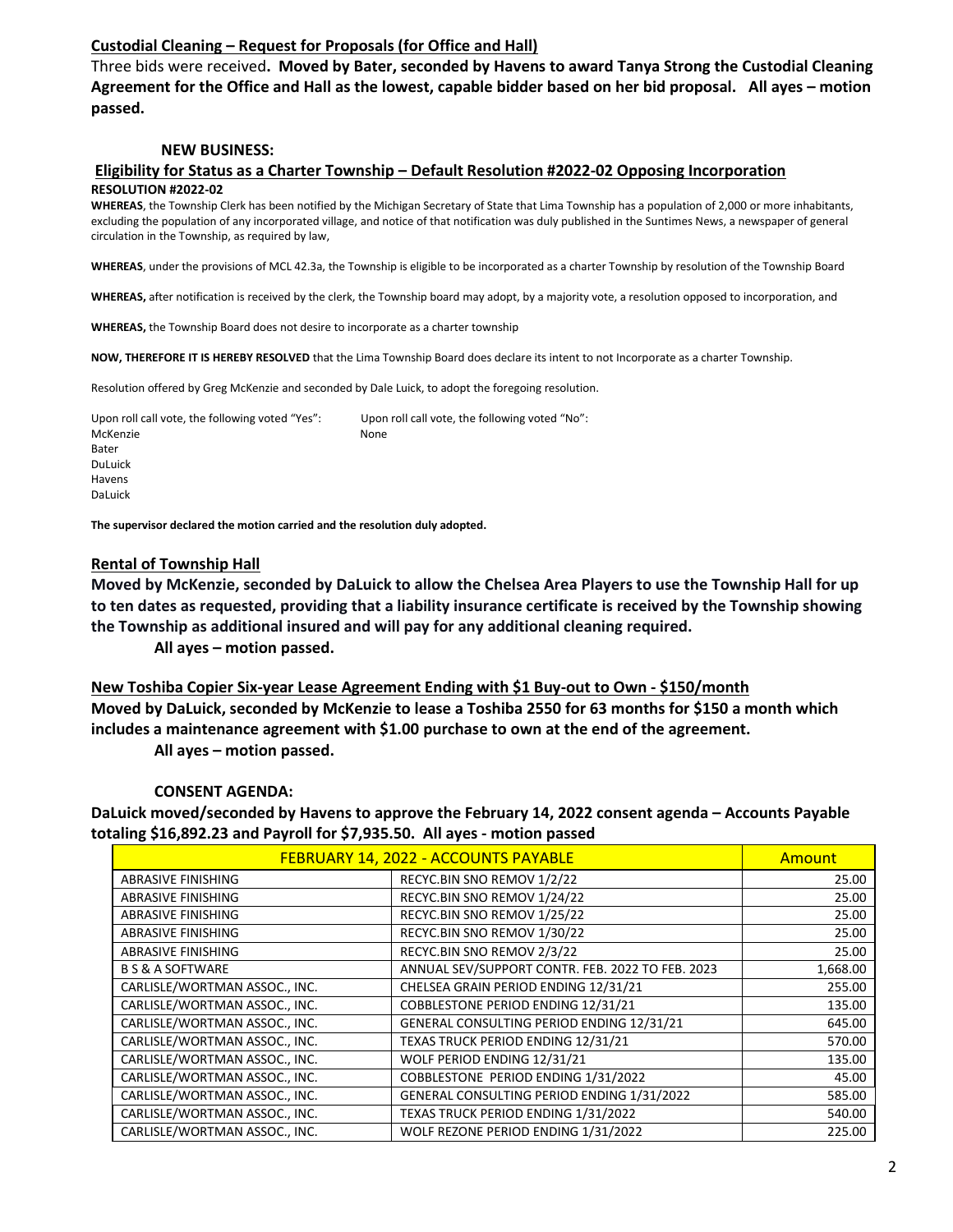| CHELSEA AREA CONSTRUCTION AGENCY      | FEB. 2022 OFFICE LEASE PYMT<br>1,098.49           |          |           |
|---------------------------------------|---------------------------------------------------|----------|-----------|
| <b>COMCAST BUSINESS</b>               | 8529 10 221 0105382 OFFICE INTERNET               |          | 151.85    |
| CORRIGAN OIL CO. NO.II                | HEATING FUEL DEL TWP HALL 1/25/2022               |          | 713.50    |
| DTE ENERGY                            | 9100 105 6532 3 ELEC - TWP HALL                   |          | 70.32     |
| <b>IVS COMM</b>                       | JAN 2021 OFFICE PHONES #7344752246                |          | 90.00     |
| KCI                                   | ASSESSMENT NOTICES - POSTAGE PREPAID              |          | 809.40    |
| <b>LIMA TOWNSHIP</b>                  | 2021 DNR PILT - TRANSF.TO TAX ACCT.               |          | 2,046.59  |
| MERS WebPmt.0000117468                | INVOICE #127195-2 1/2022 EMPLOY. RETIREMENT       |          | 1,454.96  |
| <b>MICHIGAN TOWNSHIPS ASSOCIATION</b> | FUND ACCOUNTING BOOK                              |          | 50.00     |
| MIDWESTERN CONSULTING LLC             | PROFESSIONAL SERVICES. 11/27/21 -12/25/2021       |          | 260.00    |
| <b>NANETTE HAVENS</b>                 | <b>REIMB.- OFFICE POSTAGE</b>                     |          | 174.00    |
| <b>RAPID SHRED</b>                    | <b>SHRED SERV. 1/28/22</b>                        |          | 50.00     |
| <b>RENIUS &amp; RENIUS</b>            | <b>ASSESSOR SERVICES JAN. 2022</b>                |          | 2,454.79  |
| THE SUN TIMES NEWS                    | JAN BOT MTG PUBLISHED 1/12/22                     |          | 119.50    |
| THE SUN TIMES NEWS                    | NOTICE CHARTER TWP.PUBLISHED 1/13/22              | 119.50   |           |
| UNITED ST. TREASURY Web Pymt 2/11/22  | 1ST QTR JAN, 2022 941 EMP WITHHDING DEP.REQUIRMT. | 1,210.50 |           |
| <b>VERIZON</b>                        | 642097789-01 TWP.HALL BROADBAND 1/29/22 - 2/28/22 | 40.83    |           |
| VICTOR L. LILLICH, J. D.              | LEGAL SERVICES 1/1/22-1/31/22                     |          | 1,050.00  |
| <b>TOTAL</b>                          |                                                   | Ś        | 16,892.23 |

Not included in Accounts Payable for Board Approval on 2/14/22.

| <b>PAYROLL 2/14/2022</b> | CK#  | <b>Gross</b> | <b>MERS</b> | <b>NET PAY</b> |
|--------------------------|------|--------------|-------------|----------------|
| Elaine L. Bater          | 1862 | 2,702.67     | 135.13      | 1,871.35       |
| Nanette L. Havens        | 1863 | 2,702.67     | 135.13      | 2,519.35       |
| Else M. Heller           | 1864 | 872.32       | 43.62       | 734.05         |
| Dale L. Luick            | 1865 | 310.67       | 15.53       | 290.64         |
| Duane D. Luick           | 1866 | 2,702.67     | 135.13      | 2,190.35       |
| Gregory A. McKenzie      | 1867 | 310.67       |             | 286.91         |
| Tanya R. Strong          | 1868 | 46.40        |             | 42.85          |
| <b>TOTAL</b>             |      | 9,648.07     | 464.54      | \$7,935.50     |

**\*Not all deductions are shown**

#### **CORRESPONDENCE:** None

#### **REPORTS:**

#### **Zoning Administrator (Interim) — Duane Luick**

- January, 2022 Compliance Permits **4**
	- o 9205 Dexter-Chelsea Rd Solar Array
	- o 12721 E. Old US Hwy. 12 Sign Permit
	- o 8051 Beachwood Blvd. Fence Permit
	- o 10701 Jackson Rd Solar Array
- Enforcement (Violations written or Investigated) **0**

#### **Chelsea Area Construction Agency (CACA) – Duane Luick**

Annual budget was approved with staff increases.

#### **Capital Improvements — Ed GreenLeaf**

• The Committee is scheduling a meeting for later this month and will report more at the next board meeting.

#### **CAPT/DART – Ed GreenLeaf**

- January 6, 2022 meeting Susan Flowers is leaving both WATS and CAPT/DART to became the Ann Arbor Transportation Program Manager. Major changes are happenings with the Sylvan-Lyndon sewer system. Loss of revenue due to Cassidy Lake Correctional Facility closing and being turned over to the DNR, and the Sylvan sewer authority is expecting relation changes with the Leoni Authority, and to the maintenance arrangement with the Multi Lakes.
- Lyndon Township is using A.R.P.A. Funds to build a redundant linkage to avoid service downtime due to wire breakage like mice or digging.
- The Washtenaw County Ways and Means Committee has been abolished.